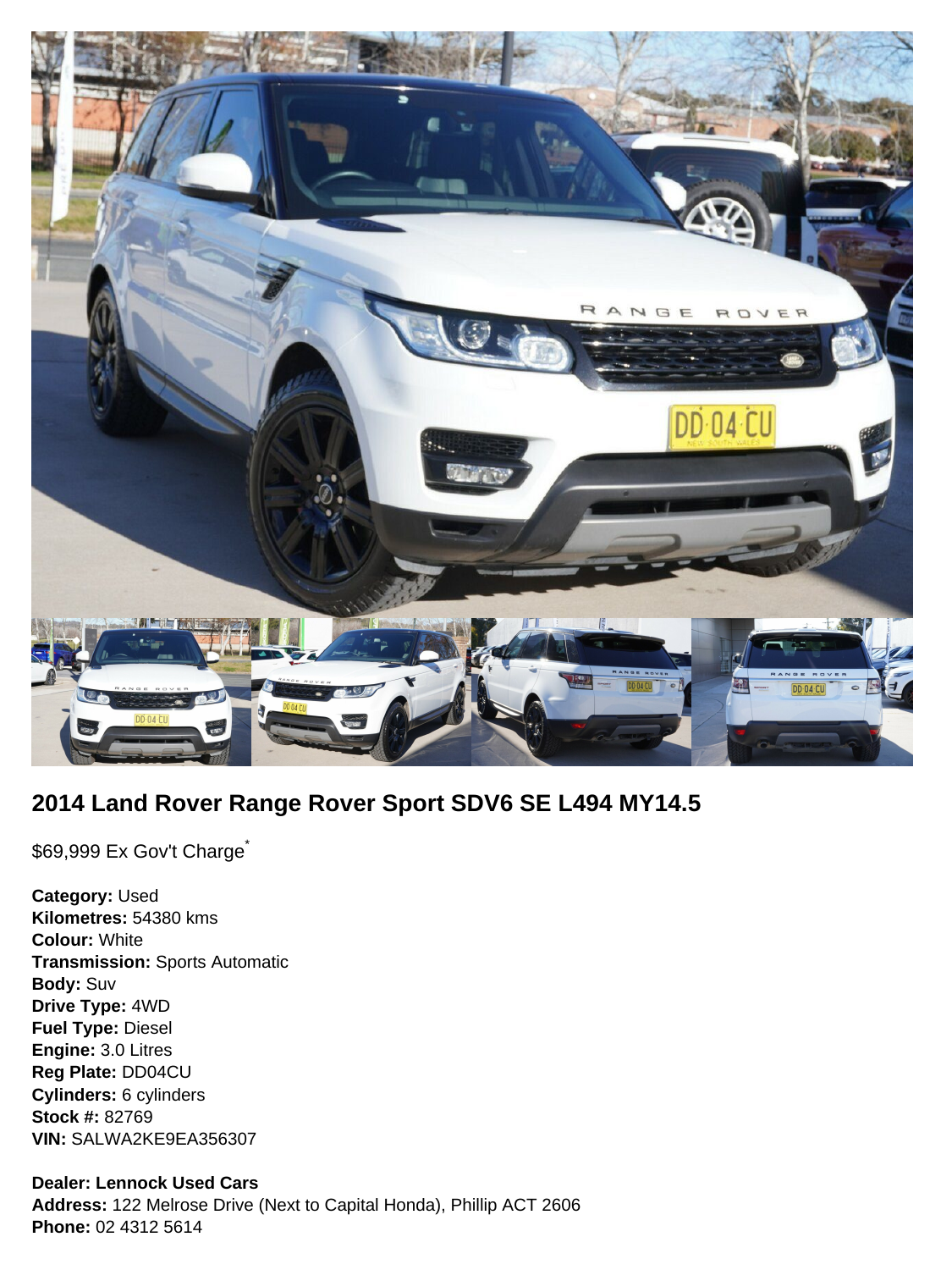# **Dealer Comments**

\*\*\* GREAT VALUE, GENUINE ENQUIRERS PLEASE\*\*\* \*\*\* Just Arrived, Based in ACT, Finance available to approved customers \*\*\* 2014 Range Rover Sport SDV6 SE Safety Options Bluetooth Sat Nav Reverse Camera Priced to sell \*\*\* We research our cars on daily bases to provide the most competitive deals for you! \*\*\* \*\*\* COMPETITIVE FINANCE DEALS \*\*\* Why buy from us? We are a major Canberra Dealer for your peace of mind and have been a part of the Canberra Community for over 58 years. We stock over 300 used cars and our new car brands include Volkswagen, Hyundai, Land Rover, Jaguar, Honda, Nissan, Skoda and Ram. All our cars come with an ACT/NSW roadworthy certificate and are workshop tested when required for your peace of mind. We welcome interstate purchases and can arrange delivery Australia wide. Our friendly staff look forward to making your next purchase a great experience! \*PLEASE NOTE: This car is advertised excluding government charges, transfer and registration fees which are payable upon registration in the state of the purchaser. Please check with your sales consultant to confirm build date as often Cars are advertised by Compliant Dates. Vehicle features and Options listed in this advertisement below are automatically supplied by Redbook code for this Make/Model and may not be specific to this vehicle.

\* If the price does not contain the notation that it is "Drive Away No More to Pay", the price may not include additional costs, such as stamp duty and other government charges. Please confirm price and features with the seller of the vehicle.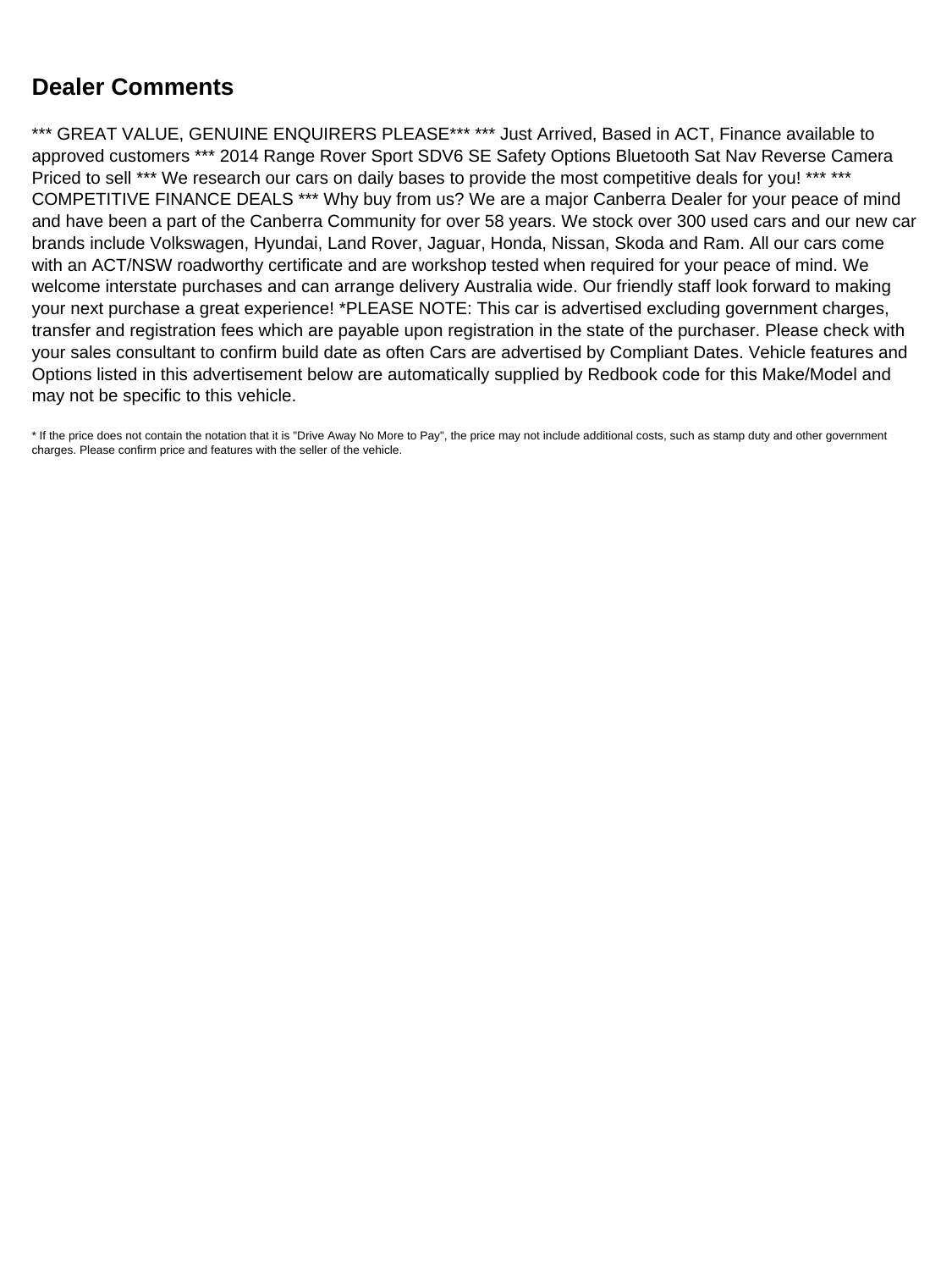# **Features and Specifications**

# **Audio, Visual & Communication**

Audio - Aux Input Socket (MP3/CD/Cassette) Audio - Aux Input USB Socket Audio - MP3 Decoder Bluetooth System 8 Speaker Stereo CD Player Inbuilt Harddisk Drive Multi-function Control Screen - Colour

# **Instruments & Controls**

GPS (Satellite Navigation) Speed Limiter Tacho

#### **Interior**

Leather Seats - Partial **Leather Steering Wheel** Metallic Finish Interior Inserts

# **Lights & Windows**

Daytime Running Lamps **Fog Lamp**/s - Rear Fog Lamps - Front **Front** Headlamps - See me home **Headlamps** - See me home Headlamps Automatic (light sensitive) example and the control and the Laminated Side Windows Laminated Windscreen Power Windows - Front & Rear Rain Sensor (Auto wipers) The Rear View Mirror - Electric Anti Glare Rear Wiper/Washer National Lamps - LED

# **Safety & Security**

Airbags - Side for 1st Row Occupants (Front) Alarm Brake Assist Brake Emergency Display - Hazard/Stoplights Camera - Rear Vision Central Locking - Once Mobile Central Locking - Remote/Keyless ABS (Antilock Brakes) Control - Corner Braking Control - Electronic Stability Control - Hill Ascent Control - Hill Descent Control - Park Distance Rear Control - Rollover Stability Control - Traction Control - Trailer Sway EBD (Electronic Brake Force Distribution) The Summon Engine Immobiliser Airbag - Driver Parking Assist - Graphical Display Airbag - Passenger **Airbags - Head for 1st Row Seats (Front)** Seatbelt - Load Limiters 1st Row (Front) Seatbelt - Pretensioners 1st Row (Front) Airbags - Head for 2nd Row Seats

# **Seating**

Headrests - Adjustable 1st Row (Front) The Meadrests - Adjustable 2nd Row x3 Seat - Height Adjustable Driver Seat - Height Adjustable Passenger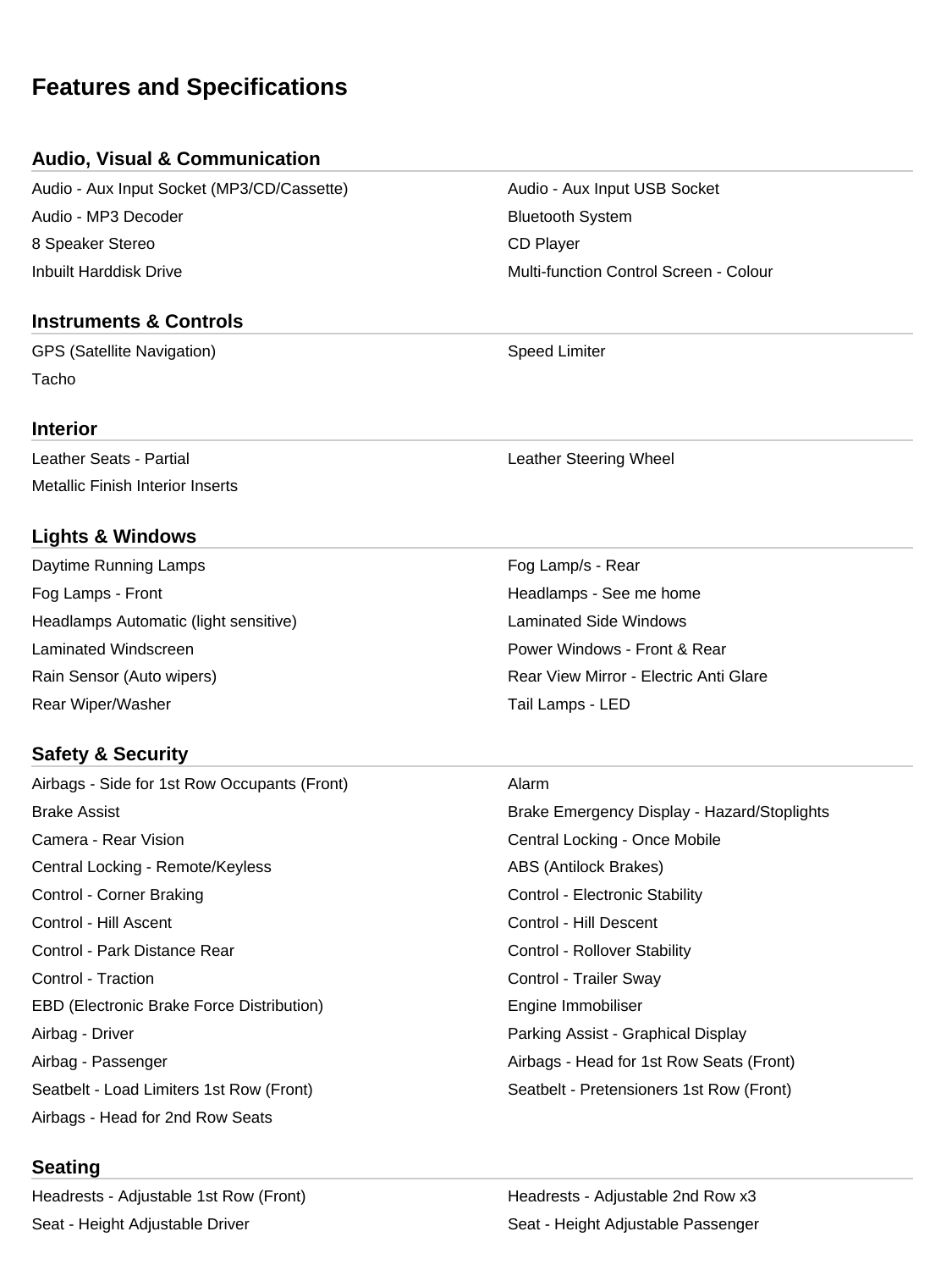Seats - 2nd Row Split Fold

### **Fuel**

Engine - Stop Start System (When at idle)

# **Steering**

Adjustable Steering Col. - Tilt & Reach Multi-function Steering Wheel Power Steering - Electric Assist **Power Steering - Speed Sensitive** Power Steering - Speed Sensitive

# **Body**

Towing - Latch/Hook Rear

# **Suspension**

Control - Electronic Damper **Suspension - Air Electronic** Control - Air Electronic Suspension - Auto Levelling

# **Transmission & Drivetrain**

# **Wheels & Tyres**

20" Alloy Wheels **Lock Nuts** Spare Wheel - Full Size Alloy Wheel

# **Brakes**

Park Brake - Electric

# **Electrical**

12V Socket(s) - Auxiliary

# **Comfort & Convenience**

Voice Recognition **Ambient Lighting - Interior** Ambient Lighting - Interior Armrest - Front Centre (Shared) Armrest - Rear Centre (Shared) Cargo Cover **Cargo Cover Cruise Control** Cup Holders - 1st Row Cup Holders - 2nd Row Door Pockets - 1st row (Front) Air Cond. - Climate Control 2 Zone Map/Reading Lamps - for 1st Row **Remote Fuel Lid Release** Remote Fuel Lid Release Seatback Pockets - 1st Row (Front) seats Starter Button Starter Button Storage Compartment - Centre Console 1st Row Sunvisor - Illuminated Vanity Mirrors Dual

# **Exterior**

Vented - Bonnet Vented - Guards Front Aluminium - Roof Panel Body Colour - Door Handles Body Colour - Exterior Mirrors Partial Prover - Boot/Tailgate

Exhaust System - Dual Towing - Latch/Hook Front

Centre Differential **Driving Mode - Selectable** 

Disc Brakes Front Ventilated **Disc Brakes Rear Ventilated** Disc Brakes Rear Ventilated